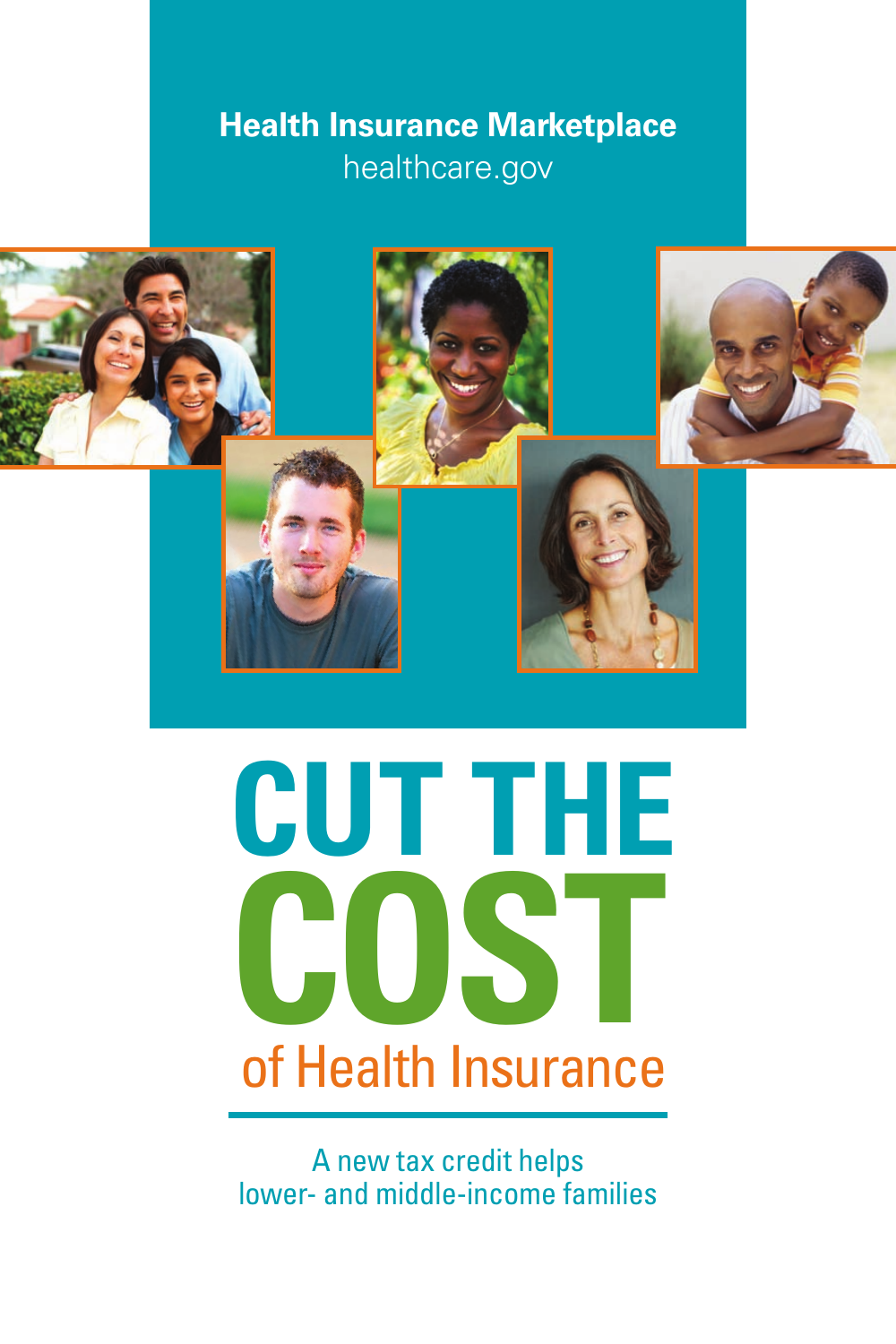

If you answer **NO** to ALL of these questions, you may qualify:

- **1. Does your employer offer health insurance? YES NO**
- **2. Do you receive Medicare? YES NO**
- **3. Does your family make** *more* **than the yearly income below?**  $\Box$  YES  $\Box$  NO

| <b>FAMILY SIZE</b> | <b>YEARLY INCOME</b> |
|--------------------|----------------------|
|                    | \$45,960             |
| 2                  | \$62,040             |
| 3                  | \$78,120             |
| 4                  | \$94,200             |
| 5                  | \$110,280            |
|                    | \$126,360            |

 If your income is near these amounts, you may still qualify.





#### **What is this tax credit?**

The Health Premium Tax Credit reduces the total amount of tax you owe the IRS. If you don't owe, you can get a bigger refund. You get the tax credit to help cut the cost of your health insurance.

#### **Can I use my tax credit for any health plan?**

NO. You MUST buy your health insurance from:

**Health Insurance Marketplace 1-800-xxx-xxxx Healthcare.gov**

This new marketplace offers a wide variety of health plans with good benefits. All plans cover prescriptions,

hospital stays, doctor visits and more. If you buy different coverage, you won't get the tax credit help.



The amount depends on your family income and your family size. Lower income families get the most help.



#### **When does it start?**

The tax credit begins with insurance that starts January 1, 2014 — or later.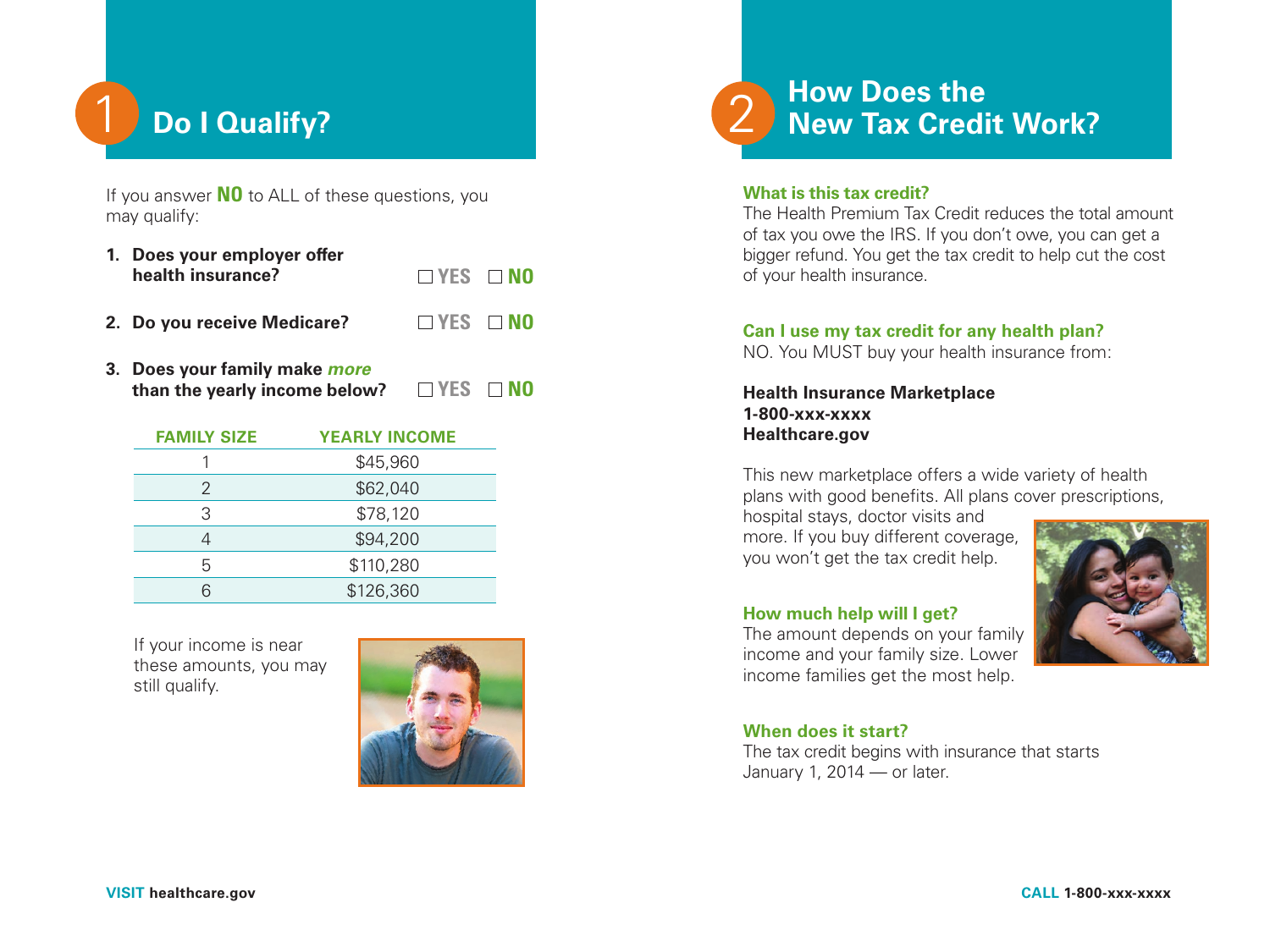

# 3 **Two Ways to Take the Tax Credit — You Decide!**

|                                     | <b>Take It Now!</b>                                                                                                                                                                                |
|-------------------------------------|----------------------------------------------------------------------------------------------------------------------------------------------------------------------------------------------------|
| October 2013<br>- March 2014        | • Sign up for health insurance at<br>healthcare.gov                                                                                                                                                |
|                                     | • Tell them you want the tax credit<br>"in advance"<br>• Choose to take all your credit in advance<br>- or just part of it                                                                         |
| During 2014                         | • Pay a lower premium each month in 2014<br>- and now you are covered                                                                                                                              |
| <b>January 2015</b><br>- April 2015 | • Get a statement from your Health<br>Insurance Marketplace showing how<br>much tax credit you received in 2014<br>• File your 2014 taxes, including information<br>about tax credit already taken |

| <b>ADVANTAGE:</b> Lower your health care premium each month! |  |  |
|--------------------------------------------------------------|--|--|

| <b>Take It Later!</b>               |                                                                                                                                    |  |
|-------------------------------------|------------------------------------------------------------------------------------------------------------------------------------|--|
| October 2013<br>– March 2014        | • Sign up for your health insurance at<br>healthcare.gov                                                                           |  |
| During 2014                         | • Pay the full premium each month in 2014<br>- and now you are covered                                                             |  |
| <b>January 2015</b><br>- April 2015 | • File your 2014 taxes<br>• Subtract your tax credit from the tax you<br>owe — or get a bigger refund if you don't<br>owe anything |  |

**ADVANTAGE:** Lower the amount you pay at tax time!

*Jane needs to decide which way works best for her. Either way, she gets the same total tax credit for the year.*

*"If I take the tax credit now, I lower my monthly premium costs to \$60."* Monthly Premium \$300

**Monthly Tax Credit – \$240** New Monthly Cost \$60



*"If I take the same tax credit later, I pay the full \$300 premium now but get a bigger refund next April."*

| Tax Due                  | \$900       |  |
|--------------------------|-------------|--|
| <b>Yearly Tax Credit</b> | $-$ \$2,880 |  |
| <b>IRS Refund</b>        | \$1,980     |  |
|                          |             |  |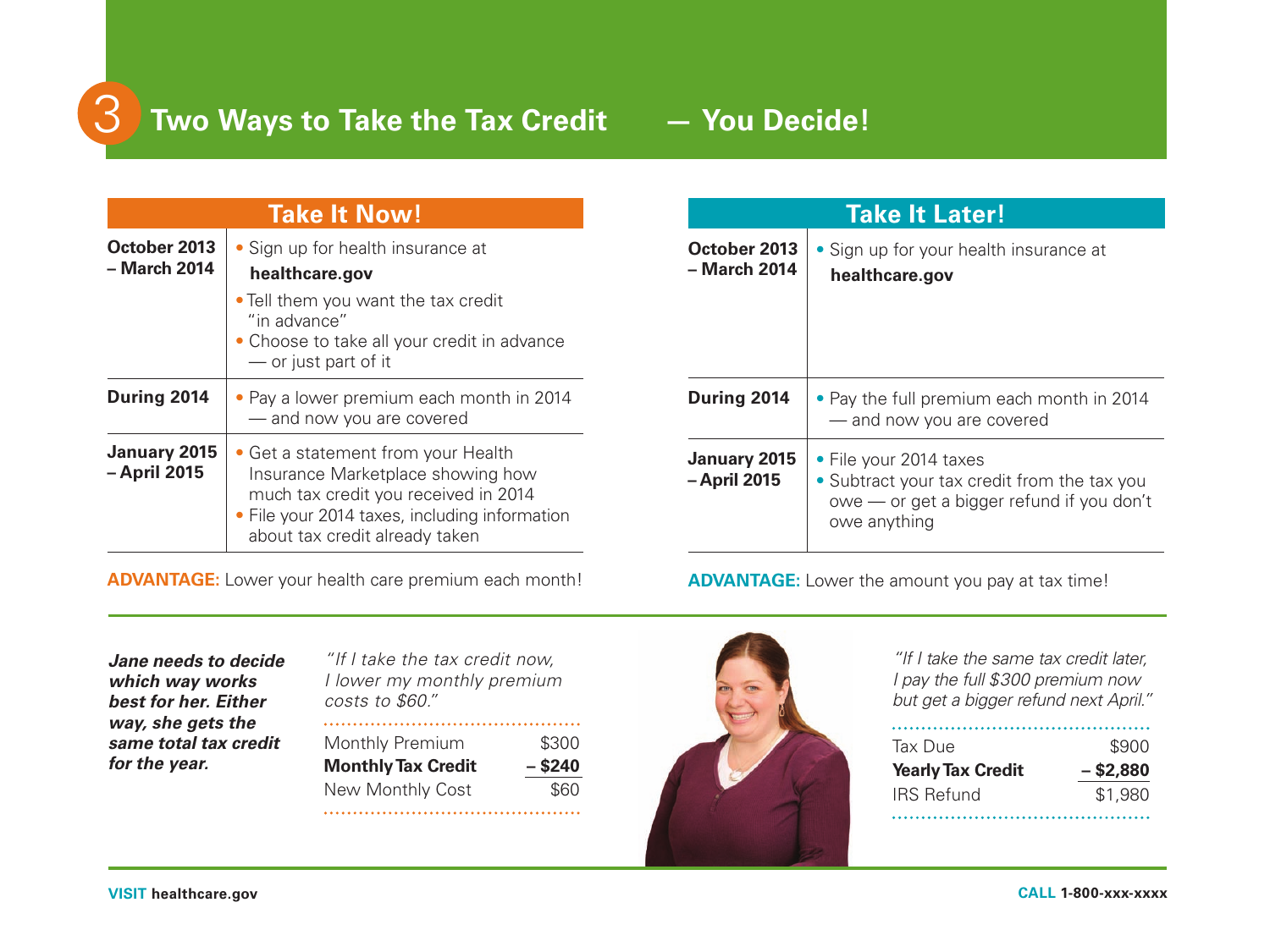

## $4$  **Taking Your Credit Now? Get the Hight Tax Credit.**

If you take the tax credit in **advance**, changes to your family size or income — or even a new job that offers health insurance — could mean you're getting the wrong amount of tax credit. To make sure you get the right amount, call when you have changes:

#### **Health Insurance Marketplace 1-800-xxx-xxxx healthcare.gov**

#### **When can family size change?**

- You get married or divorced
- You have a baby
- You no longer claim your child on your tax return

| Family size goes DOWN | Call to recalculate your credit so<br>you won't owe money. |
|-----------------------|------------------------------------------------------------|
| Family size goes UP   | Call so you might get more credit.                         |

#### **When can income change?**

- You get a raise
- You lose your job
- You take a salary cut

| Income goes DOWN | Call so you might get more credit.                         |
|------------------|------------------------------------------------------------|
| Theome goes UP   | Call to recalculate your credit so<br>you won't owe money. |

**Remember:** It's your responsibility to tell your state's Marketplace! **Remember:** You control how much tax credit you use in advance.

#### **What if your income changes each month?**

Talk to your Marketplace about taking a partial credit. Your monthly premiums will still be lower but not as much. By taking the rest at tax time, there is less chance of repayment.

#### **What if your new job offers health insurance?**

Call your state's Marketplace. You may no longer be eligible for your tax credit.

#### **AVOID REPAYMENTS!**

#### **Claudia and Patrick's story**

*"In January, we decided to take the tax credit in advance. On August 1, I got a new job that increased our income so we no longer qualified for the tax credit. We forgot to tell our Health Marketplace. At tax time, we had to pay back \$2,000."*

| Amount they must pay back            | \$2,000     |
|--------------------------------------|-------------|
| credit ended in August               | $-$ \$2,800 |
| Amount they should have gotten since |             |
| Tax credit they got over 12 months   | \$4,800     |